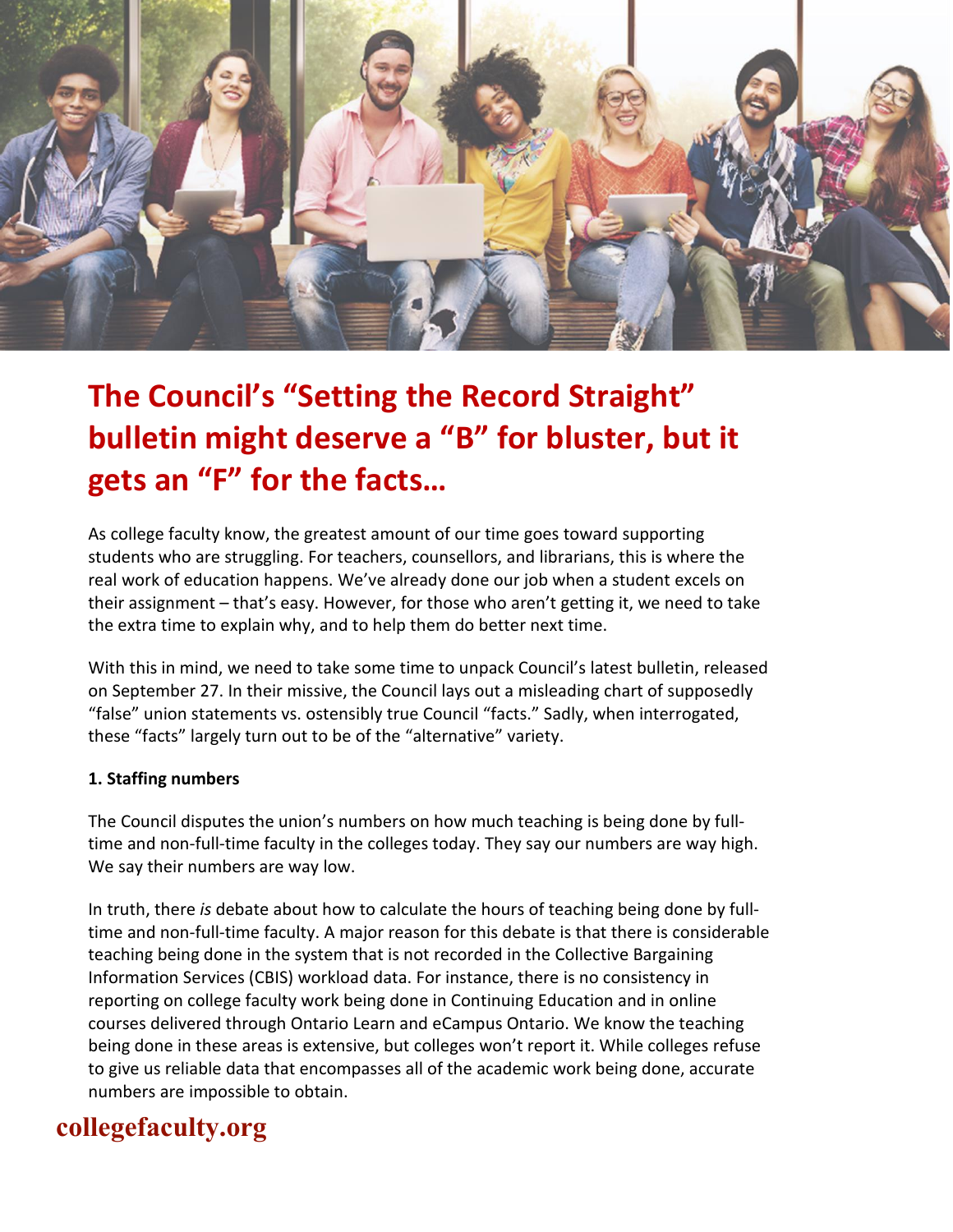The bargaining team recently got a glimpse of this "hidden work" when the College Employer Council released its voting list for the part-time organizing drive. The Council submitted a list to the OLRB of 14,237 part-time and sessional academic employees in the colleges. However, their staffing data only reports 10,865 part-time and sessional faculty. These 3,372 additional non-full-time faculty represent a 31 per cent increase over the Council's "official" numbers. This is a troubling discrepancy indeed.

There has been no dispute that the true number of non-full-time faculty positions is over 70 per cent. This is a shocking enough number system-wide, but hides the fact that at several colleges, the ratio is actually far worse. For instance, at Collège Boréal in Sudbury, as of September 2017, 86 per cent of faculty positions are non-full-time, while only 14 per cent are full time.

When looking at system changes as a whole over time, the story becomes crystal clear: growth in contract faculty, administration, and students that far outpaces growth in full time faculty.



#### **So let's create a shared set of accurate data, and stop the bickering**

The faculty team has created a proposal on faculty complement that would provide an agreed-on, shared set of data collected by an existing, independent government body: CBIS. Our proposal would also create a minimum 50:50 ratio of full-time to non-full-time faculty. The College Employer Council is refusing to even consider this proposal, with no rationale beyond that they simply don't want to do it.

#### **2. Health of the CAAT Pension Plan**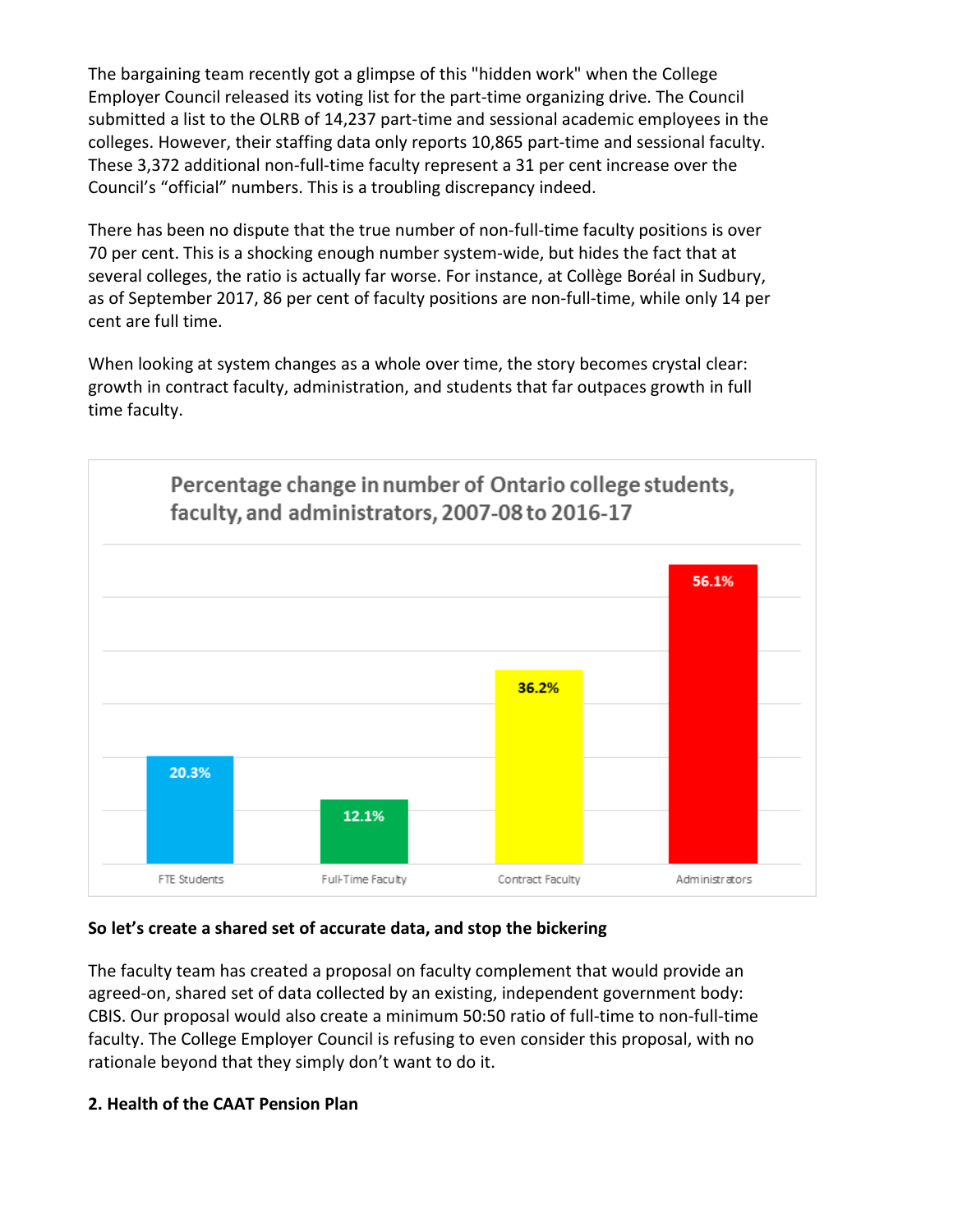Council states that the faculty pension plan is currently stable and fully funded, and this is something the faculty bargaining team has never disputed. However, what the faculty team *ha*s repeatedly said is that, while the pension plan is fully funded right now, **if the level of full-time faculty continues to fall, then it makes it more difficult for the Plan to manage risk.** In a high-risk environment with low membership, higher member pension contributions might be the only option available to address future downturns.

It's important to stress that this information comes directly from the Plan. A member of the faculty bargaining team, Darryl Bedford, is also a Trustee of the CAAT Pension Plan. On September 26, plan administrators communicated to plan members and trustees that the growth in new part-time plan members has eclipsed new full-time members. Although it is good for the Plan to welcome new members, contract faculty do not have secure employment and are not a reliable source of future contributions. If this trend continues, it could have worrisome implications. Again, given that the intended direction of the Council is clearly toward more contract faculty, this is a legitimate concern.

Council also states that "none of the colleges' proposals lead to reductions in full-time positions." This statement is wholly disingenuous, as an extension of the Article 2 moratorium means that full-time faculty who retire in the next four years are unlikely to be replaced. The colleges don't need to eliminate positions to achieve their goal of drastically reducing the full time workforce – they can do it through simple attrition.

#### **3. "There are no concessions"**

That their offer "does not include any concessions" is a statement Council has repeated often. **It is also completely untrue**. In the last round of negotiations, faculty agreed to a grave concession. This was a moratorium on the union's ability to file grievances relating to Article 2 of the collective agreement. This article enables the union to push colleges to hire full-time rather than non-full-time positions.

Arbitrator MacDowell wrote in 2015 (Service Employees International Union, Local 1 v Elgin (Elgin), 2015 CanLII 759) that to protect existing positions in a bargaining unit, staffing preference language must be included in the collective agreement. In a footnote of that decision, MacDowell refers to Article 2 in our collective agreement as the type of language that is required to protect these jobs.

The only bright side is that the moratorium expires at the end of the current agreement. As of September 30, the moratorium is over. What Council's offer would do is extend this major concession for an additional four years.

Given this history, it is simply incorrect for the Council to continue to assert that its current offer has "no concessions" in it.

**4. Faculty salary and comparator groups**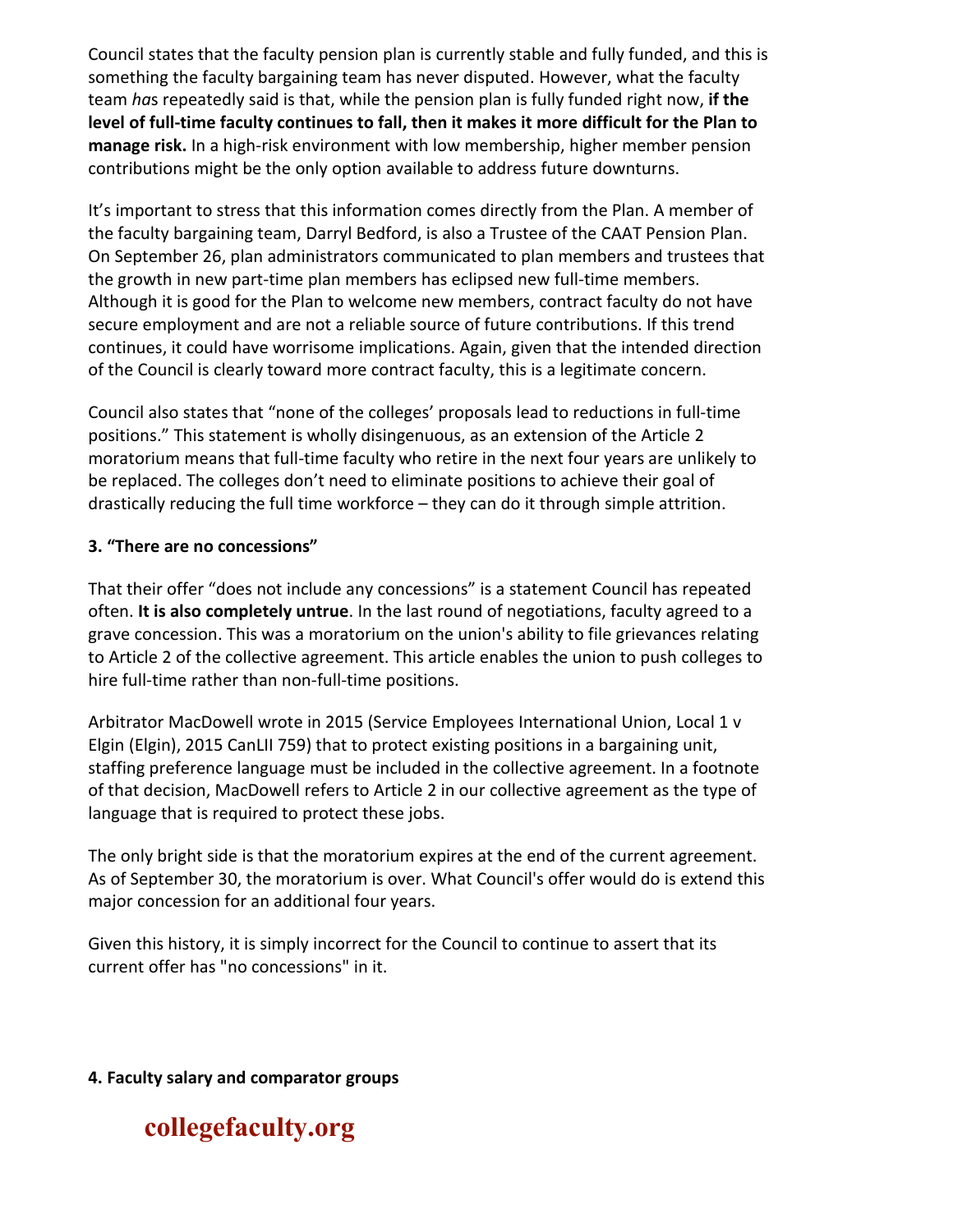The Council states that "Ontario college faculty are not behind comparator groups." After the 1989 strike, a joint union/college task-force determined that the salary of a college professor should be set at the mid-point between the highest-paid high school teacher (the lower comparator), and the highest-paid professor at the Ontario university with the lowest rate of compensation (the higher comparator).

A look at the data is instructive:

As of 2017:

- The highest-paid secondary school teacher in Ontario makes \$100,560 (Superior-Greenstone School District)
- The highest-paid faculty at the lowest compensation Ontario university makes \$165,909 (Nipissing University)
- The mid-point between these two figures is \$132,674, which is where the highest college faculty salary should be according to the comparator group agreement.
- Instead, the highest paid college faculty currently makes \$106,853, which is 20 per cent below the comparator group level.

Once more, when the actual numbers are looked at, Council is caught seriously distorting the facts. **Faculty are 20 per cent behind their comparator groups right now**. **Over four years of Council's offer there would be absolutely no gain for faculty in relation to comparator groups**.

#### **5. Bill 148 – Does the Council really care about fairness for contract faculty?**

Council's original "extension" offer tabled on August 1 would have ensured that the equity-promoting intentions of Bill 148 would be undermined. The Council's most recent proposal has removed the "revenue neutral" language, but the Council has made it clear that colleges will still argue at arbitration that there is no new money available to ensure fair compensation to partial load members. Given that 2016 alone saw a system-wide operating surplus of more than \$188 million, and that over the past 10 years, the accumulated system surplus sits at over \$1.2 billion, Council's claim that they can't afford equal pay is absurd. This is about a lack of will and not a lack of funds.

#### **6. Are the colleges broken?**

The faculty bargaining team consulted with members and locals in all 24 colleges and brought their concerns to the table. In contrast, the Council has maintained that the system is working for them, that faculty or student concerns are not legitimate, and that there is nothing at all that needs changing.

Although committed faculty and support staff do their best to provide quality education to college students, **aspects of Ontario colleges are broken**: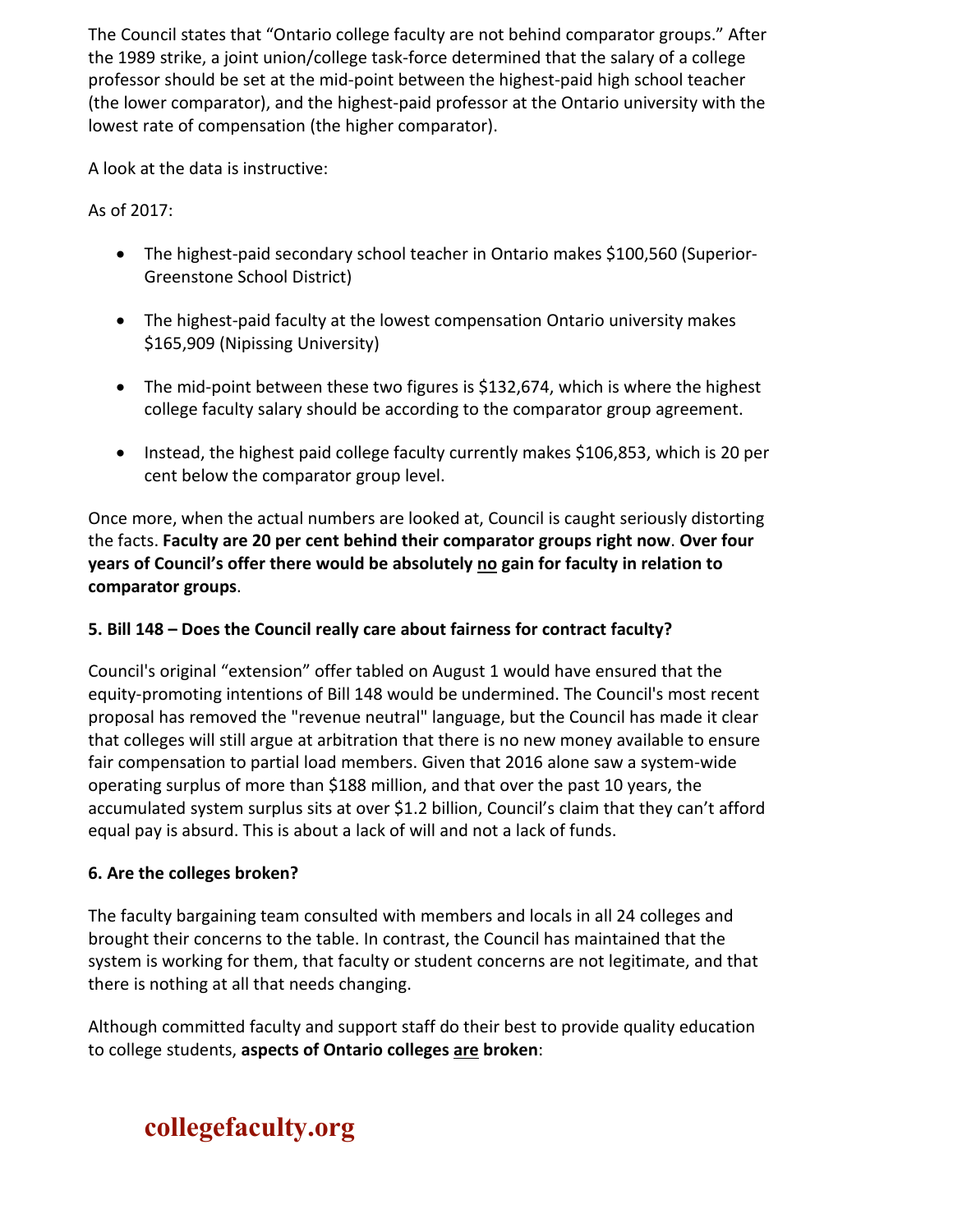- the vast majority of faculty are precarious, non-full-time workers with no job security and insufficient pay and benefits;
- students don't have sufficient access to faculty who are the primary educators, mentors, and counsellors for their success both inside and outside of the classroom (e.g. St. Lawrence College just eliminated its only full-time librarian position);
- academic standards are slipping, grades are overturned in the interest of retention, and evaluations are simplified to control costs (e.g. Conestoga College's new policy allows Deans to unilaterally overturn faculty grades);
- online and "blended" course delivery is being forced on faculty and students as a means to save on money and on classroom space;
- colleges increasingly adopt the work of universities degree programs and research – while possessing none of the structures that safeguard academic standards – academic freedom, academic senates, and intellectual property protection;
- the increasing challenge of student mental health in the colleges is being met with a steadily dwindling complement of qualified counsellors;
- increasing numbers of international students are being recruited without ensuring these students have the services and academic supports they need to succeed;
- students are paying steadily higher tuition, and receiving less in terms of educational quality.

Faculty priorities this round would address these concerns and directly improve college education.

#### **7. What will the impact on contract faculty be?**

Council states that: "The union's proposal on staffing ratios means that 7,120 contract faculty positions will be lost, with only 2,840 new full-time faculty positions gained – a net reduction of 4,280 contract faculty jobs."

In the faculty team's latest comprehensive offer of settlement, we made a significant move on the issue of faculty complement, even though this is one of the most important issues we have on the table. Faculty's current proposal to establish a 50:50 ratio of fulltime to non-full-time is the bare minimum staffing complement needed to ensure stability and quality in the system.

When using the Council's own conservative 2016 staffing data, our proposed 50:50 ratio would lead to a complement of 11,450 full-time, and 11,450 non-full-time faculty. This would create 3,970 additional full time faculty positions over the life of the new Collective Agreement, with a corresponding loss in non-full-time positions. **Contrary to the Council's assertions, what our proposal would actually do is convert contract faculty jobs into full-time faculty jobs**.

In addition, our proposals create better job security (one-year contracts), enhanced seniority, and equitable pay and benefits for partial-load faculty.

#### **8. Does the Council's offer actually "enhance benefits"?**